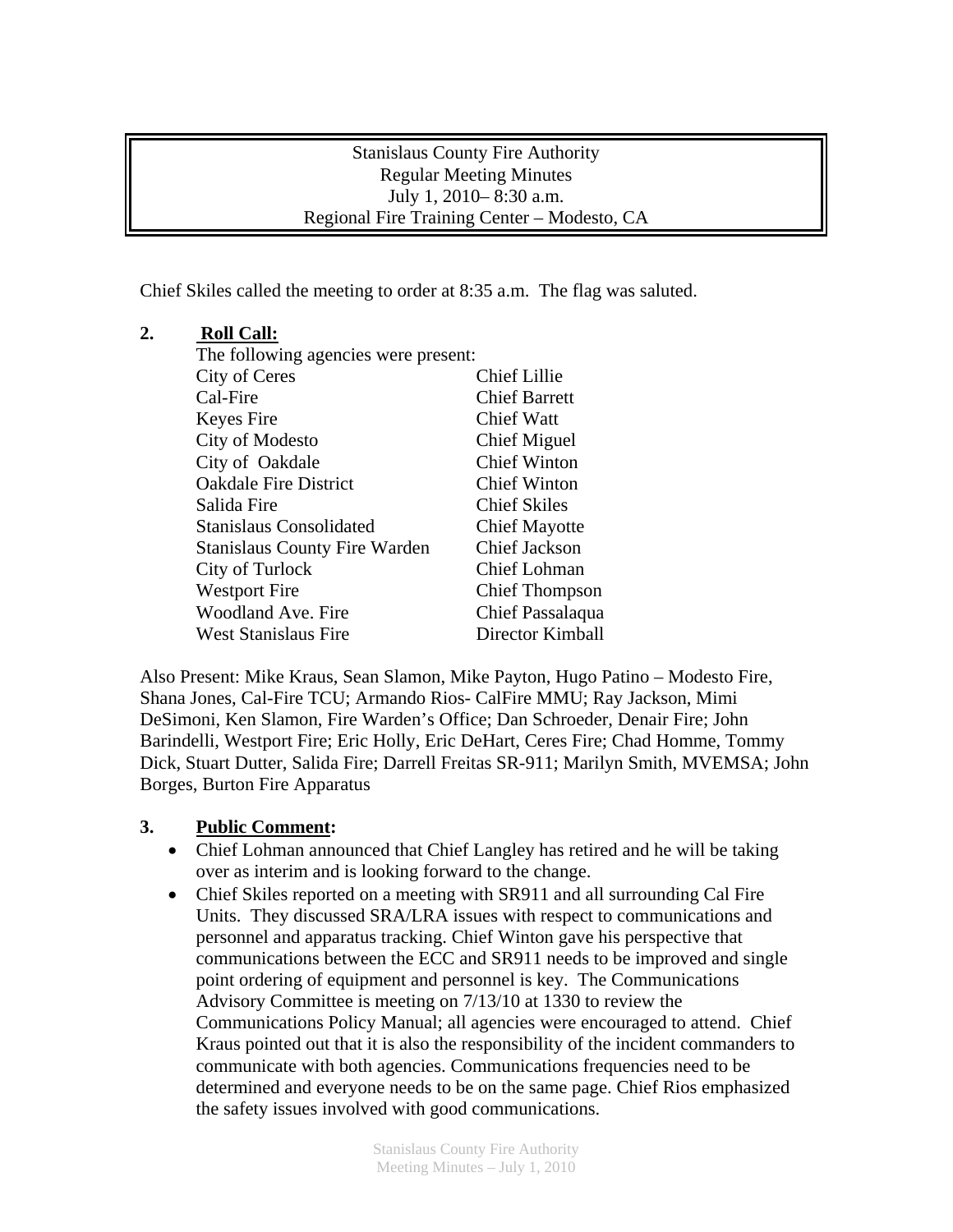- Chief Miguel addressed the group regarding his leaving Modesto Fire. He expressed his gratitude and respect to all the agencies and chiefs.
- **4. Approval of Minutes**: Director Kimball made motion to approve the minutes; Chief Mayotte seconded the motion. Motion was passed.

## **5. Staff / Committee Reports**

- 5.1 Management, Fiscal, Legislative- Mimi noted that the quarterly Fire District Administrative/Finance Managers meeting is coming up. Year end figures will be out from the County the first week in August. She requested that the list of agency representatives be reviewed and updated as necessary by each agency.
- 5.2 Fire Investigations- May was typical month, no highlights. Report was sent out with agenda, any questions, please call Chief Payton.
- 5.3 Fire Prevention- Report was sent out with agenda. Chief Slamon will discuss fire code adoption later in the agenda.
- 5.4 Fire Communications- Chad discussed several issues he has been working on. He worked on the recent CSUS event tying different communications frequencies together for several agencies. There are still problems with USA Mobility. There is currently no representative assigned to fire. Many expressed frustration with the system and the company's customer service.
- 5.5 Fire Training- Chief Skiles announced the transition from Tom Dick to Stuart Dutter as the Training Coordinator. He will be supported by several members of Salida Fire. Tom discussed the new CICCS certification and qualifications that went into affect on 7/1/10. Tom has volunteered to be on the State CICCS committee. Still looking for a sponsor for NWCG classes, no response yet from the Forrest Agencies. Next TAC meeting is 7/6/10 at 1000 hrs.

### **6. Agenda Items**

- 6.1 **Operational Area Coordinator Report**: Chief Jackson reported that the new CICCS is in effect, especially important is requirements for Engine Boss and Strike Team Leader. Each agency needs to establish an internal process for meeting the requirements. Ceres has a good process in place. Chief Mayotte and Chief Kraus volunteered that their agencies are also working on this. Chief Jackson reported on meetings he attended in Sacramento regarding FMAG. Chief Jones discussed the complexities of FMAG- it must be initiated and approved in the heat of the incident. If you are in the MTZ she suggested that you have Cal-Fire implement the request, they are used to doing it. Dispatch matrix has been updated and provided to SR-911, this should make dispatch more efficient. Fire Warden's Office is putting an IAP together for  $4<sup>th</sup>$  of July. There will be 2 Resource Officers and several overhead positions available.
- 6.2 **2010 Fire Code Adoption and Related Amendments-** Chief Slamon provided a presentation on the Code adoption process. He addressed the automatic fire sprinkler requirement and what that would apply to, as well as all of the other suggested amendments and exceptions. The code and amendments must be adopted by local